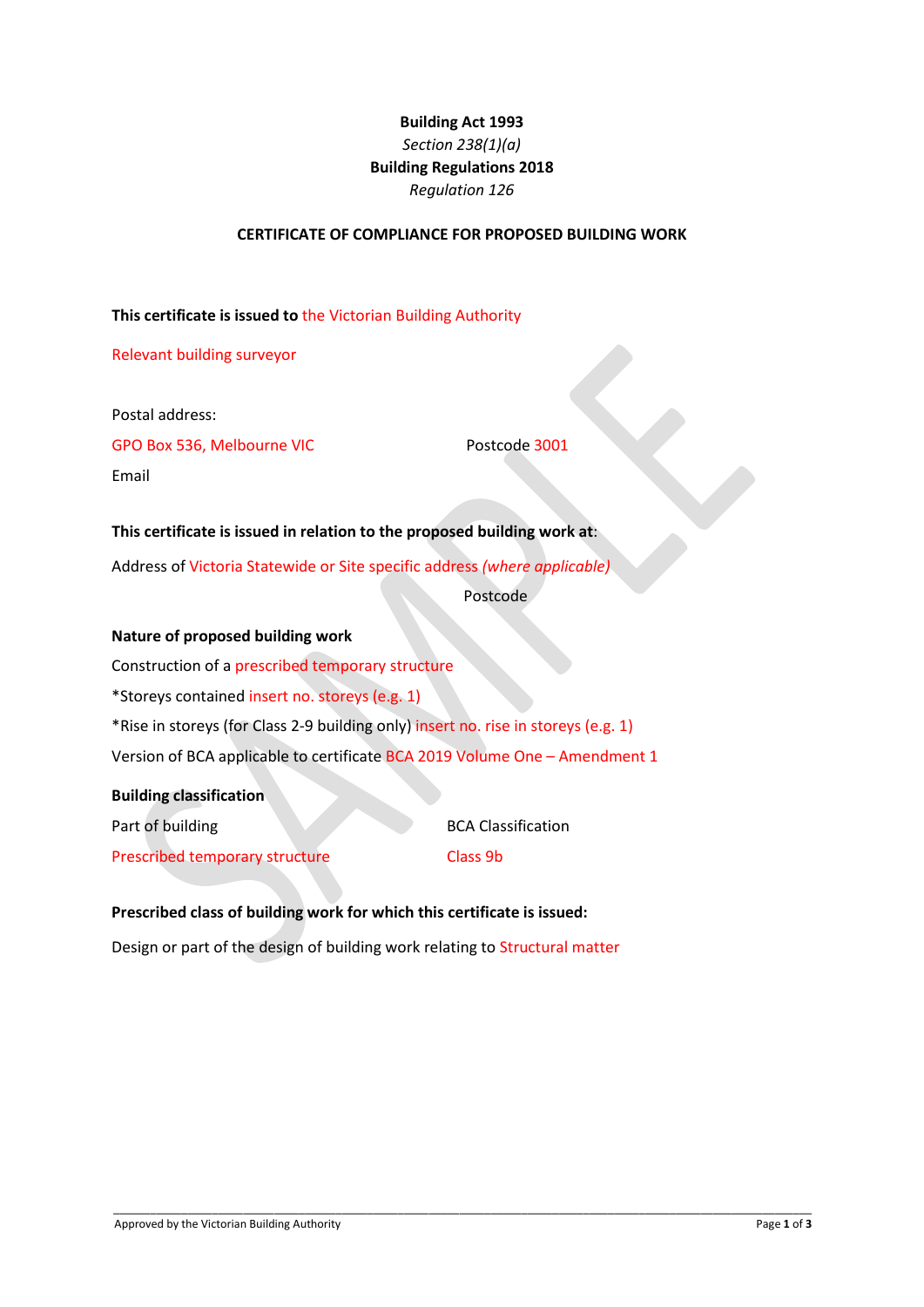## **Documents setting out the design that is certified by this certificate**

| <b>Docum</b><br>ent no. | <b>Docum</b><br>ent<br>date | Type of document (e.g.<br>drawings, computations,<br>specifications, calculations<br>etc.) | <b>Number</b><br>of pages | Prepared by                 |
|-------------------------|-----------------------------|--------------------------------------------------------------------------------------------|---------------------------|-----------------------------|
| <b>SK001</b>            | 08/09/<br>18                | <b>Structural Computations</b>                                                             | 1 to 24                   | <b>Any Type Engineering</b> |

## **\*Performance solution**

A performance solution forms part of the design certified by this certificate. The performance solution complies with the following performance requirements of the NCC

| <b>Relevant performance</b><br>requirement | Details of performance solution required by regulation 124                                                                                                                                                                                                                      |
|--------------------------------------------|---------------------------------------------------------------------------------------------------------------------------------------------------------------------------------------------------------------------------------------------------------------------------------|
| <b>BP1.1 and BP1.2</b>                     | Assessment method A2.2(2)(a) and Part A5 of NCC 2019<br><b>Volume One Amendment 1</b><br>Computations for reduced wind speed from a registered civil<br>engineer.<br>Regulation 126 certificate of compliance for proposed building<br>$\bullet$<br>work from a civil engineer. |

**The design certified by this certificate complies with the following provisions of Building Act 1993, Building Regulations 2018 or National Construction Code**

| <b>Act, Regulation or NCC</b>        | Section, Regulation, Part, Performance Requirement or<br>other provision          |
|--------------------------------------|-----------------------------------------------------------------------------------|
| NCC 2019 Volume One -<br>Amendment 1 | Section B - Part B1 Structural provisions                                         |
| AS/NZS 1170.1: 2002                  | Structural Design Actions. Part 1: Permanent, Imposed and<br><b>Other Actions</b> |
| AS/NZS 1170.2: 2011                  | <b>Structural Design Actions. Part 2: Wind Actions</b>                            |

\*I prepared the design, or part of the design, set out in the documents listed above. *(delete if peer review)*

I certify that the design set out in the documents listed above complies with the provisions set out above.

\*I certify that the performance solution referred to above complies with the performance requirements listed. *(delete if no performance solution applicable)*

I believe that I hold the required skills, experience and knowledge to issue this certificate and can demonstrate this if requested to do so.

\_\_\_\_\_\_\_\_\_\_\_\_\_\_\_\_\_\_\_\_\_\_\_\_\_\_\_\_\_\_\_\_\_\_\_\_\_\_\_\_\_\_\_\_\_\_\_\_\_\_\_\_\_\_\_\_\_\_\_\_\_\_\_\_\_\_\_\_\_\_\_\_\_\_\_\_\_\_\_\_\_\_\_\_\_\_\_\_\_\_\_\_\_\_\_\_\_\_\_\_\_\_\_\_\_\_\_\_\_\_\_\_\_